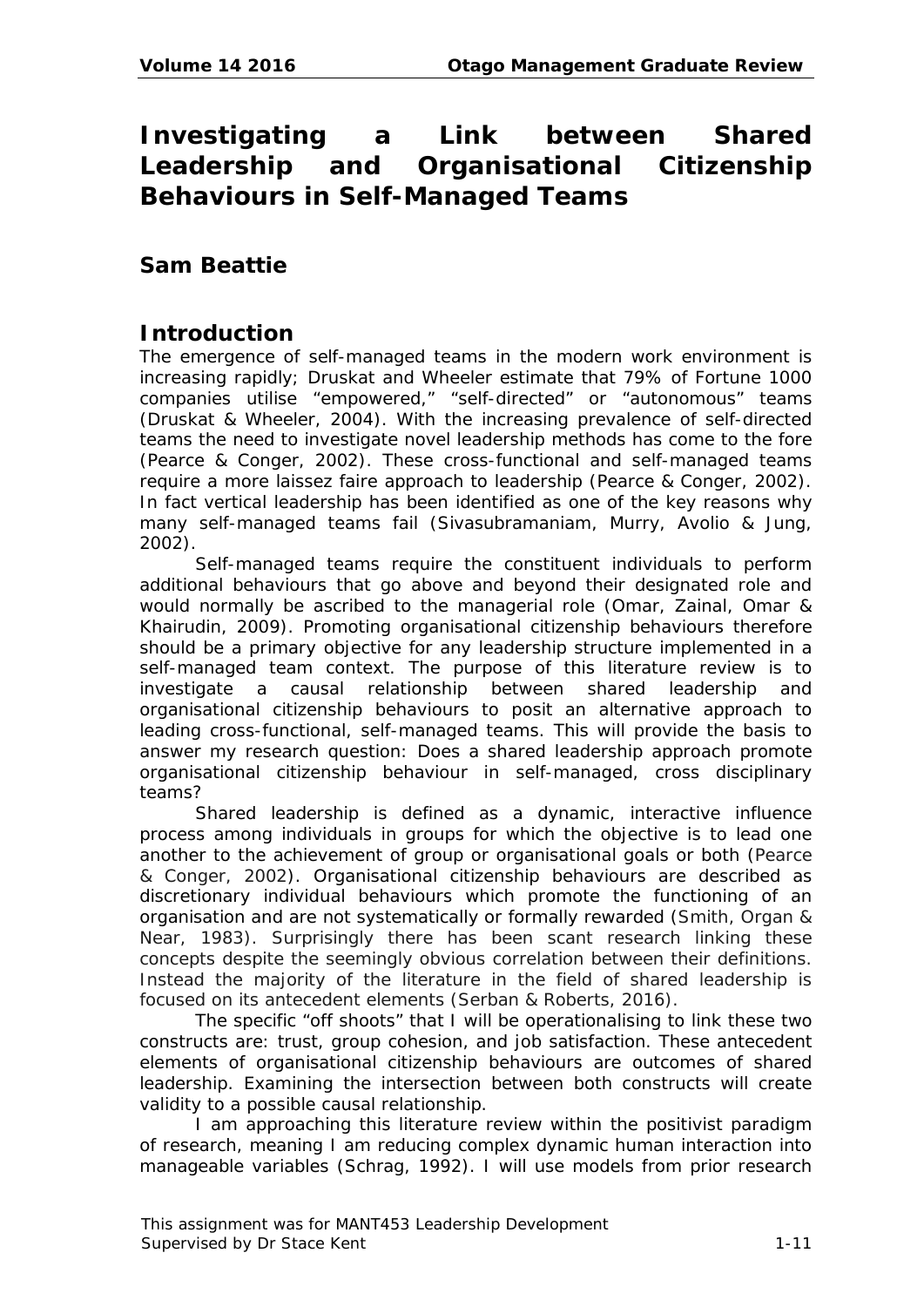to tentatively establish a causal relationship between shared leadership and organisational citizenship behaviours. Building upon tested models by adopting a positivist approach will help me verify the validity of my proposed relationship. By linking shared leadership and organisational citizenship behaviours through tested models I will demonstrate that my findings have real world application making the contribution of my literature review twofold.

I begin this literature review by looking at the emergence of shared leadership theory; I will then specify which shared leadership approach I will be conceptualising in my research and how it interacts with organisational citizenship behaviours. To establish the relationship between these two constructs I propose three mediators of the relationship: trust, group cohesion, and job satisfaction. To validate the link between my two main constructs I will show how these mediators are consequential of shared leadership and antecedent to organisational citizenship behaviours. I will do this by reviewing prior literature and analysing select models that demonstrate these relationships. Finally I will present a conceptual model that collates the findings of my literature review and highlights the relationship between shared leadership and organisational citizenship behaviours including references to relevant models that I have identified.

#### **Shared Leadership**

Traditionally leadership theory has been focused on the individual (Bass & Bass, 2009) with significant research being dedicated to the influence of a leader on organisations and what constitutes a leader (Friedrich, Vessey, Schuelke, Ruark & Mumford, 2009). However more recently a holistic perspective of organisational leadership has emerged that posits a combination of formal vertical leadership and informal leadership stemming from the bottom up (Friedrich et al., 2009). A comparison of the two approaches to leadership is made in Figure 1. This view questions the value of the saturated research that surrounds the individual leader and has led to emergent theories like shared leadership increasing in popularity.

The increasing academic attention being paid to shared leadership is reflected in the granulation of the construct. From the overarching umbrella of shared leadership Wang identified three distinct constructs emerging: shared traditional leadership; shared new-genre leadership; and cumulative, overall shared leadership (Wang, Waldman & Zhang, 2014). Shared traditional leadership is characterised by assuming economic compensation for performance and maintaining the structure predominant in traditional leadership. Shared new-genre leadership moves from traditional monetary compensation to a more transformational leadership approach coupled with an orientation of development and change. Finally cumulative, overall shared leadership regards to what extent individuals in teams contribute to the gross organisational leadership (Wang et al., 2014).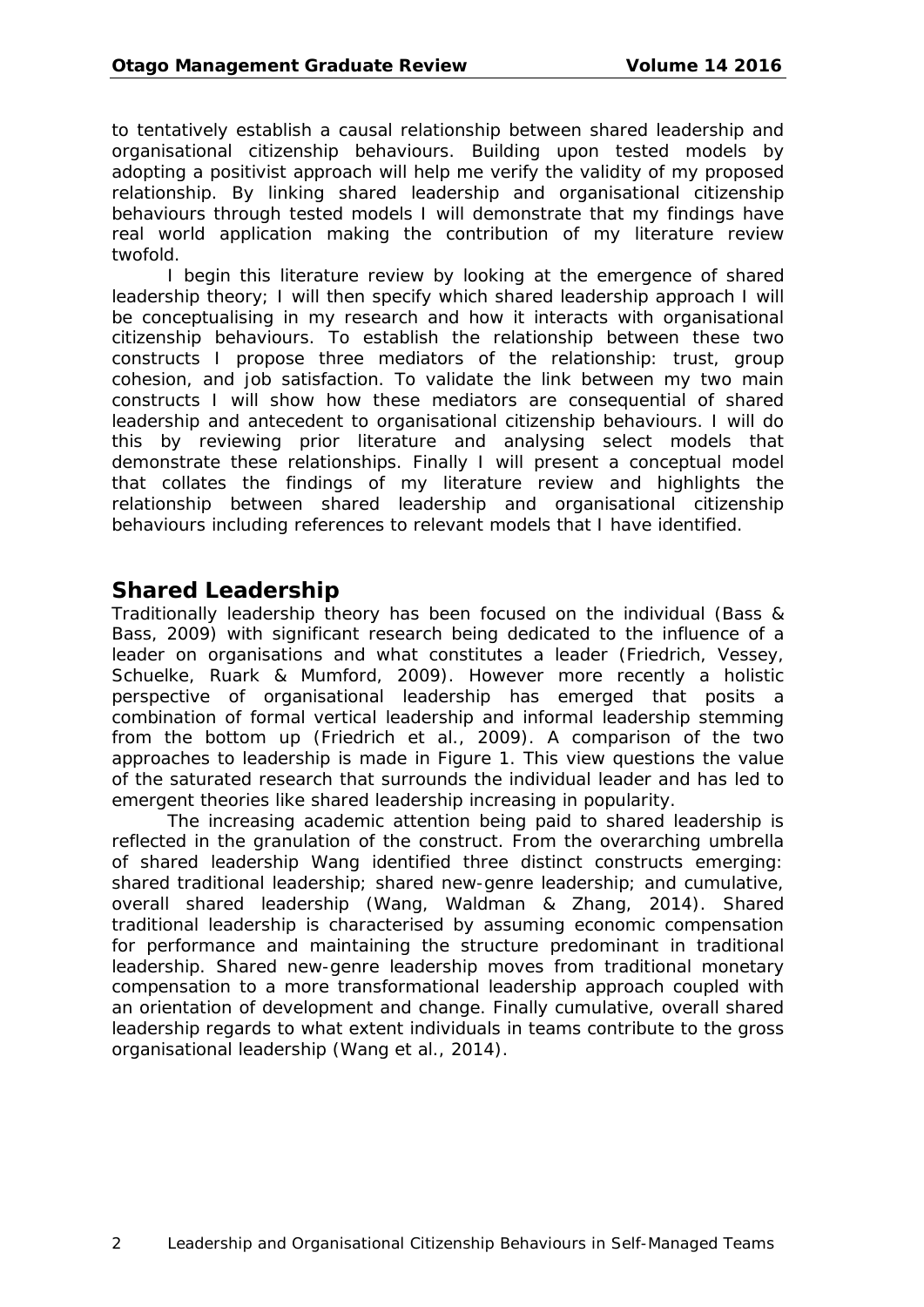

#### **Figure 1: Comparison of Leadership Theories (Shane Wood & Fields, 2007)**

It is important to identify which shared leadership paradigm is best suited to test the causal relationship between shared leadership and organisational citizenship behaviour. Organisational citizenship behaviours are discretionary and non-reward based in nature (Lazauskaite-Zabielske, Urbanaviciute & Bagdziuniene, 2015). Therefore by definition a traditional leadership approach rewarding pro-social behaviours through economic means does not classify as producing organisational citizenship behaviours. Given their discretionary nature organisational citizenship behaviours do not manifest themselves in all team members resulting in cumulative citizenship behaviours, rather they are exhibited by certain individuals within the team. This makes the cumulative shared leadership paradigm poorly equipped to identify a causal relationship with organisational citizenship behaviours. When analysing literature of the singular leader a transformational leadership approach has been shown to be the most effective in stimulating organisational citizenship behaviours in employees (Omar, Zainal, Omar & Khairudin, 2009). Given this, I pose that a shared new-genre leadership approach will be the most effective in stimulating the antecedent elements to organisational citizenship behaviours and proposing a relationship between the two constructs. There has been little examination between these two constructs in prior research. The only existing work I found linking shared leadership and organisational citizenship behaviours was a research proposal identifying possible new research directions which stated that the requirements of shared leadership were similar to that of citizenship behaviour (Friedrich et al., 2009). Through demonstrating the causal relationship between shared leadership and organisational citizenship behaviours I hope to add to the growing literature arguing the value of shared leadership.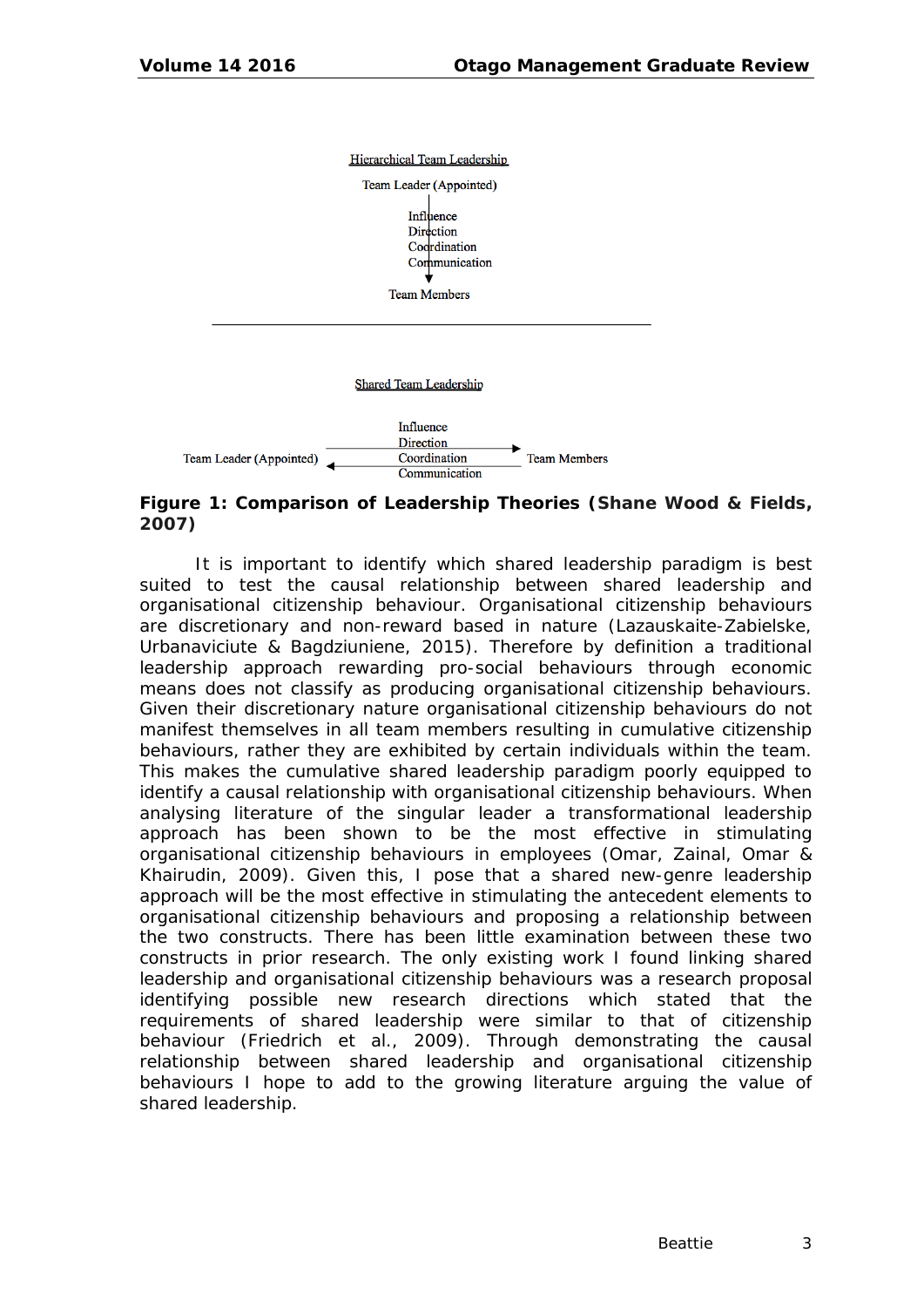#### **Trust**

Trust refers to one's willingness to accept vulnerability to another party in the absence of the ability to control or guarantee the other party's actions (Mayer, Davis & Schoorman, 1995). In an organisational team context trust is the mechanism through which one member allows another to influence an outcome based on their subjective judgement. Shared leadership in crossfunctional teams involves the transferal of leadership when one member's expertise outweighs that of the others, thus creating situations where team members trust in another to positively influence the outcome through leadership. The appointed leader is typically the one whose abilities are tailored to solving the specific issue; this makes them more likely to achieve the desired outcome. When team members delegate leadership and are rewarded with the desired outcome trust relationships form.

Social exchange theory explains the forming of these trust relationships. It posits that individuals enter and remain in exchange relationships so long as the perceived value of the relationship outweighs the cost (Emerson, 1976). During the course of these exchanges one party provides a benefit to another, in this case expertise and leadership, which invokes the implicit obligation to reciprocate these benefits in some form (Emerson, 1976). During these periods of exchange one party becomes dependent on the other to deliver what was expected. The consistency between cognitive expectations and realisation of said expectations will lead to the fostering of trust relationships (McAllister, 1995). With enough rewarding of trust between parties within a shared leadership team the formation of pro-social relationships is inevitable.

In their meta-analysis Drescher and colleagues found that trust was a direct result of shared leadership and fully mediated the relationship between shared leadership and improved team performance (Drescher, Korsgaard, Welpe, Picot & Wigand, 2014). I pose that one of the vehicles through which trust improves team performance is organisational citizenship behaviour. There are two views regarding how trust stimulates organisational citizenship behaviours in subordinates. The character perspective assumes that over the course of the trust relationship the trustor will develop conclusions on the characteristics of the trustee (integrity, morality etc.). Trustors that perceive their trustee as being of high character will be more likely to over exert themselves in the form of organisational citizenship behaviours out of loyalty to the trustee (Kacmar, Bachrach, Harris & Noble, 2012). The alternative, a relation based perspective, ties closely to social exchange theory by focusing on the trust dyad. This perspective argues that when employees experience positive social exchanges they are likely to compensate with their most accessible medium of compensation available: organisational citizenship behaviours (Organ, 1988). Positive social exchanges create a feeling of indebtedness in subordinates making them more likely to perform behaviours that go beyond their traditional requirements.

# **Group Cohesion**

Cohesion is a difficult construct to use as an antecedent due to its reliance on the perceptions of multiple actors within a group. To identify perceived cohesion as a link between shared leadership and organisational citizenship behaviours it is important to accurately conceptualise it. There are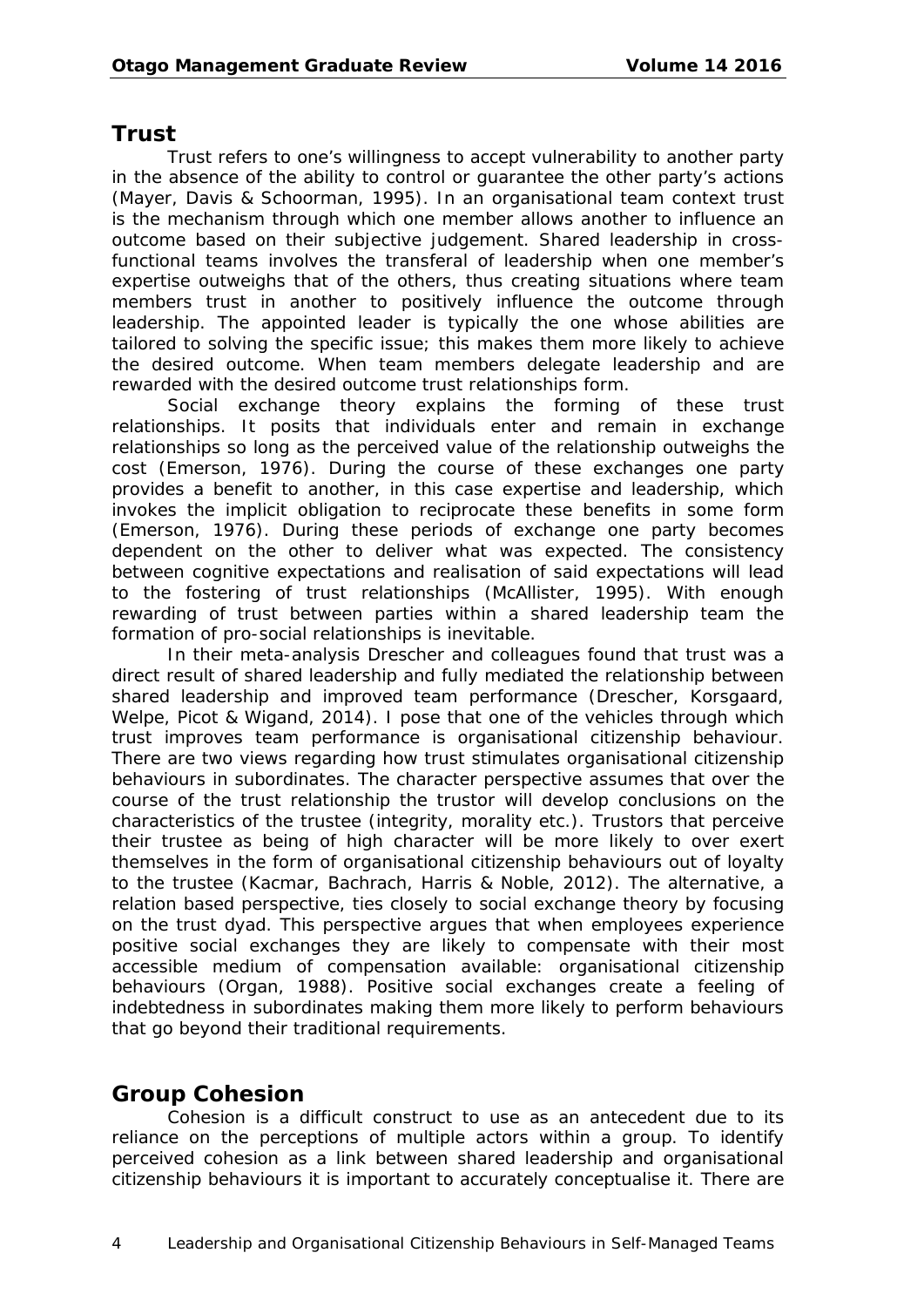two approaches to the conceptualisation of perceived group cohesion. The first proposes a positivist approach to the construct by creating an 'index of morale cohesiveness' calculated by dividing the number of mutual friendships within a group by the total number of mutual friendships possible within that group (Dimock, 1987). The second takes a more interpretivist approach by asking individuals why the group is important to them, allowing common factors to be identified (Gross & Martin, 1952). Considering these two paradigmatic perspectives a holistic definition can be formed: perceived group cohesion is an individual's sense of belonging to a particular group and his or her feelings of morale when associated with membership of that group (Bollen & Hoyle, 1990).

Leadership styles employed within teams have a large influence on the attitudes, behaviours and beliefs within a team (Bass & Bass, 2009). A vertical leadership approach concentrates the power within a team into one central role, which can consequently create negative politics (Bass & Bass, 2009). Research has shown that highly cohesive teams are more likely to contain individuals with implicit unique information (Leana, 1985). A shared leadership approach distributes power among individuals with a team based upon their implicit expert power; by doing so it reduces the potential for negative politics and increases cohesion creating behaviours. Under shared leadership groups enjoy increased amounts of collaboration, coordination, and cooperation (Ensley, Pearson & Pearce, 2003); these behaviours are positive social exchanges that create greater feelings of trust and therefore group cohesion among team members.

Group cohesion not only affects the cognitive perceptions of individuals but also their affective states. Cohesion effects moral, motivation, and willingness to engage in social and task related activities (Ensley et al., 2003). The willingness to preserve the positive group dynamic is what motivates cohesive groups to promote pro-social behaviours. Pro-social behaviours help group members maintain their relationships within the group and often manifest themselves in the form of organisational citizenship behaviours (Kidwell, Mossholder & Bennett, 1997). Social psychology research has shown that groups with positive mood states will stimulate individuals within to exhibit altruism (a form of organisational citizenship behaviour) towards each other (Isen & Baron, 1991). Shared leadership creates positive mood states through increased pro-social behaviours between team members and increased reliance on other members in the team. These pro-social behaviours stimulate the formation of trust relationships and increase job satisfaction among employees. Furthermore a positive mood state within groups creates cohesion which will manifest itself in the form of organisational citizenship behaviours.

### **Job Satisfaction**

The relationship between shared leadership and task satisfaction has yet to be sufficiently explored (Serban & Roberts, 2016). Job satisfaction refers to the response to actual job outcomes when they match desired outcomes (Wood & Fields, 2007). Shared leadership grants teams the autonomy to elect their own leader to achieve objectives. Studies have shown that employees prefer autonomy when determining roles and tasks within the team environment (Spector, 2003). Shared leadership therefore increases job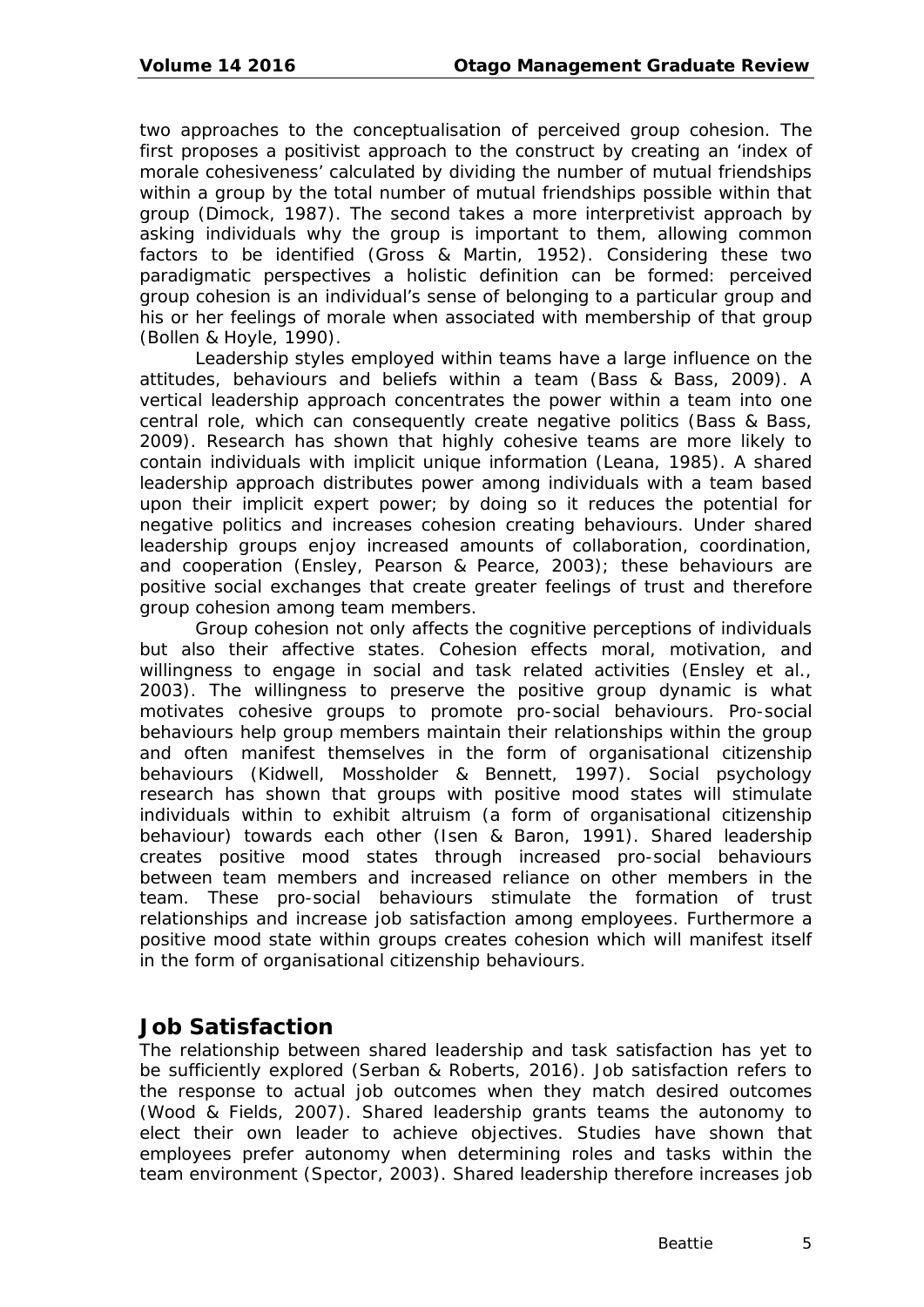satisfaction twofold. It allows employees the autonomy to determine their own roles within the team environment and by having leadership of the team constantly distributed team members with the optimal skillset the desired objectives are more likely to be met. One of the few studies linking shared leadership and job satisfaction has shown that teams who share leadership showed lower levels of stress and higher levels of job satisfaction (Serban & Roberts, 2016).

The link between job satisfaction and organisational citizenship behaviours is intuitive. Extensive research has identified the causal relationship between job satisfaction and various aspects of organisational citizenship behaviours such as altruism (Smith et al., 1983). When employees have a positive job attitude they are more predisposed to exhibit extra role behaviours (Kidwell et al., 1997). The majority of this research however was conducted before the new millennium and there is remarkably little research that has been conducted on job satisfaction within selfmanaged teams (Foote & Tang, 2008).

In their study of the relationship between organisational citizenship behaviours and job satisfaction in the context of self-managing teams Foote and Tang (2008) found that the presence of a causal relationship still held. They further found that team commitment had a moderating effect on the relationship. Their conceptualisation of team commitment was synonymous with group cohesion showing the inter-relation between the mediating variables of shared leadership and organisational citizenship behaviours. Foote and Tang found that in teams with high levels of commitment the effect of job satisfaction on organisational citizenship behaviours was significant, likewise in teams with low commitment the relationship the effect failed to reach significance (Figure 5.). Data used in Figure 5 was sampled using a previously developed Organisational Commitment Questionnaire (Mowday, Steers & Porter, 1979) and were tested for psychometric properties to ensure validity. Samples taken for this study were from self-directed teams within three geographically separate manufacturing facilities, one of which had implemented self-managed teams for several years and the others more recently. The importance of this sampling scope is that the findings of the research hold over different organisational cultures and stages of implementation of self-managed teams. Foote and Tang's findings not only confirmed the causal relationship between job satisfaction and organisational citizenship behaviours but further proposed team commitment (cohesion) as a moderator. This allows the integration of these constructs when forming a conceptual framework for the relationship between shared leadership and organisational citizenship behaviours.

### **Conceptual Framework**

To construct a conceptual framework for the relationship between shared leadership and organisational citizenship behaviours I rely on models used in other positivist studies surrounding my two major constructs. Specifically I will use McAllister's model examining the antecedents of both cognitive and affective trust and their influence on organisational citizenship behaviours (Figure 2); Ensley et al.'s model showing the causal effect of shared leadership and group cohesion (Figure 3); and Foote and Tang's model showing the causal relationship between job satisfaction and organisational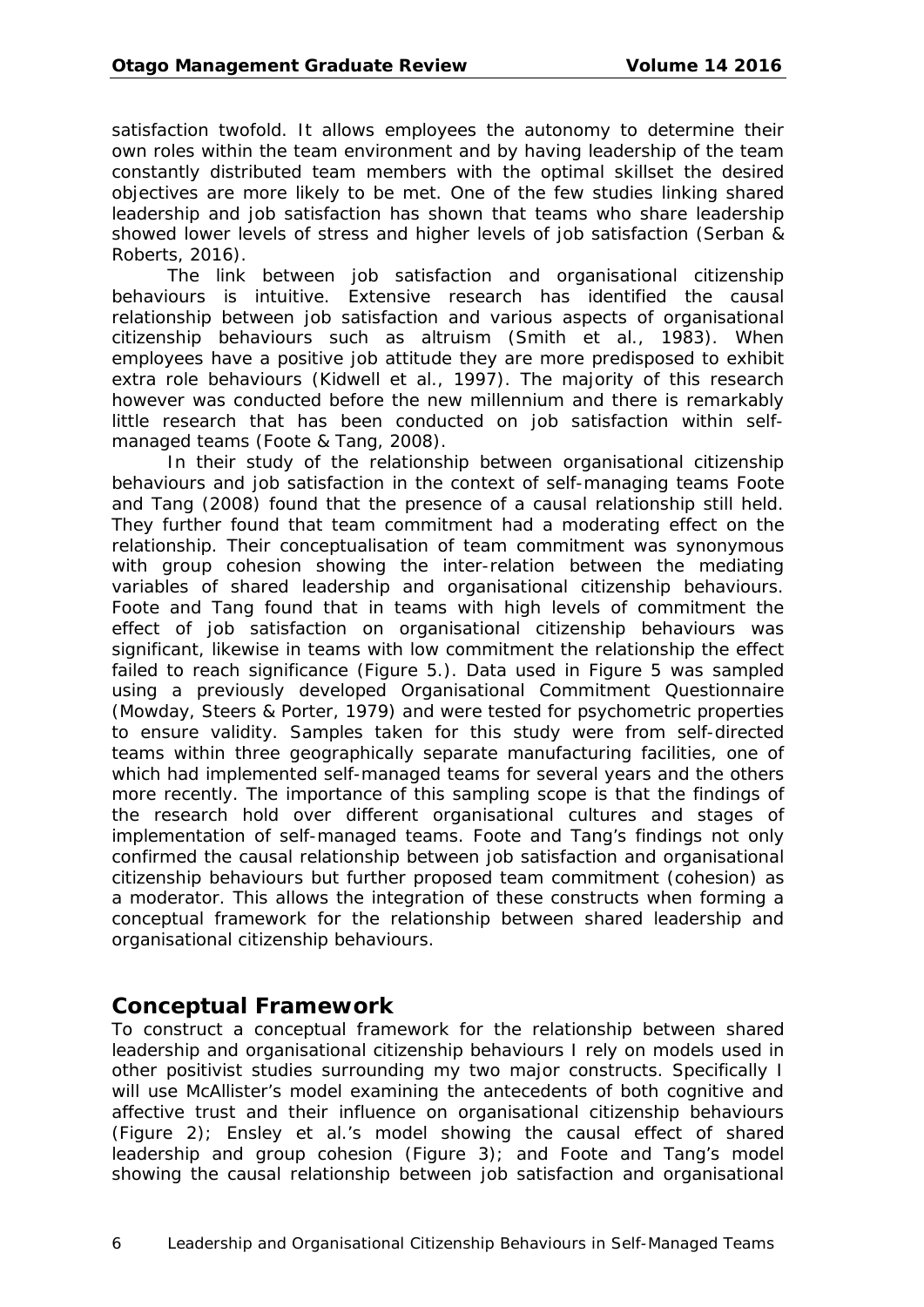citizenship behaviours (Figure 4), with the moderating effect of team commitment (Figure 5).



Derived Path Coefficients Based on a Structural Equation Analysis of the Theoretical Model

#### **Figure 2: Cognitive and Affective Trust and Their Influence on Organisational Citizenship Behaviours (McAllister, 1995)**

Shared leadership is a dynamic process whereby leadership is distributed within the team based upon who is the most capable in solving the organisational issue. By electing a leader team members are allowing one individual to have more influence over the final outcome. In doing so shared leadership facilitates positive social exchange between team members as cognitive expectations are more likely to be realised under a leader with specific knowledge in the required field. Consistency between expectations and outcomes leads to the development of trust relationships and positive social attitudes within the team (Figure 2). Shared leadership facilitates the continual creation of positive social exchanges between team members which coupled with an overall positive attitude stimulates group cohesion (Figure 3). This group cohesion creates a positive attitude in the team and pro-social behaviours facilitating the creation of further affective trust relationships (Figure 2). Finally the autonomy granted to teams under shared leadership allows them to designate roles as they see fit, this is not only organisationally efficient but also creates job satisfaction among team members. Furthermore by having leadership determined by which team member has the highest level of relevant capability the likelihood of meeting desired outcomes increases, which in turn, increases job satisfaction. Groups with high levels of job satisfaction are more likely to exhibit organisational citizenship behaviours (Figure 5). Group cohesion proves to be an important antecedent in the formation of trust relationships and the moderation between satisfaction and citizenship behaviours. I propose a conceptual model reflecting these relationships and also the overarching relationship between shared leadership and organisational citizenship behaviours.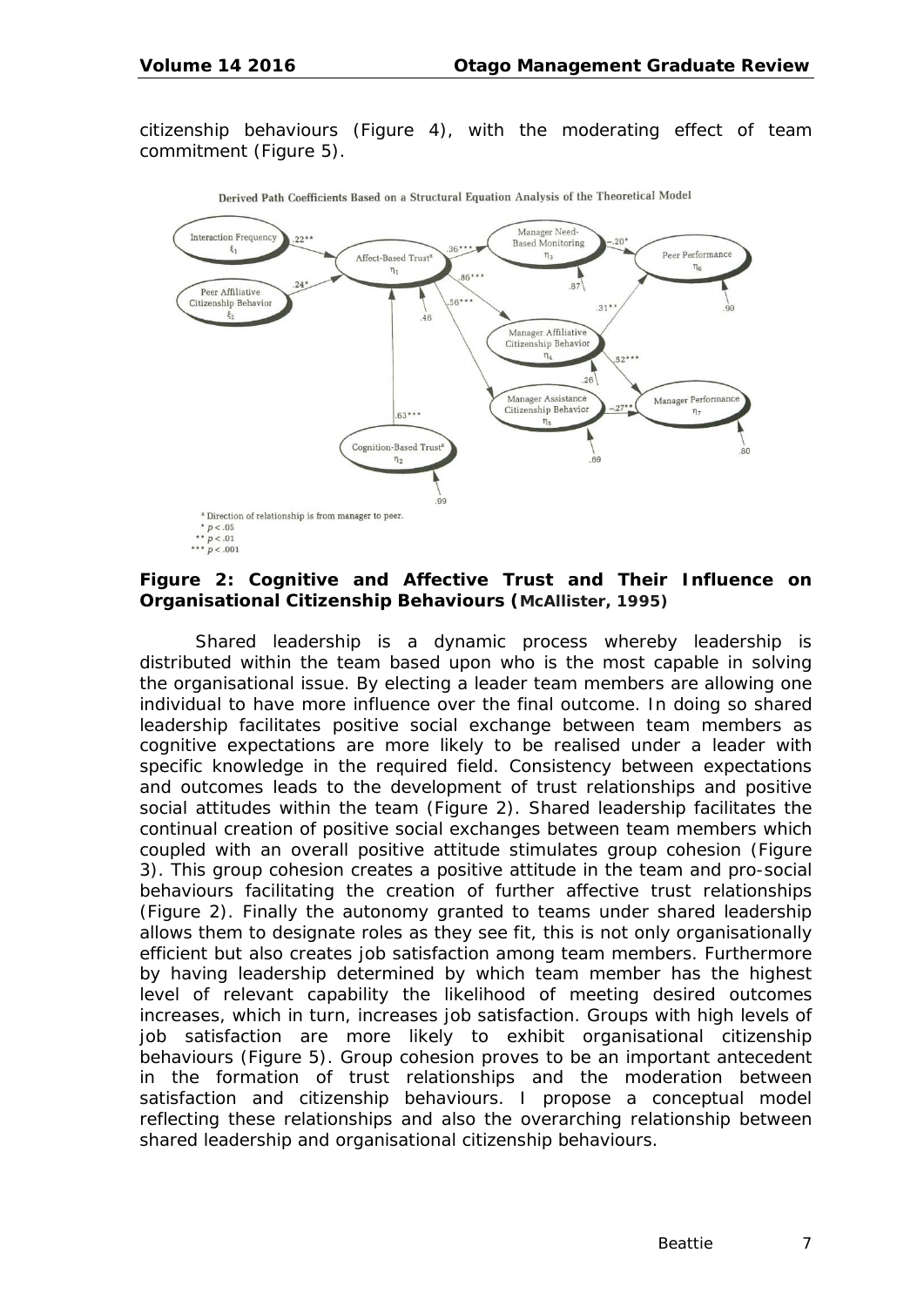

**Figure 3 (Ensley et al., 2003)**



**Figure 4 (Foote & Tang, 2008)**



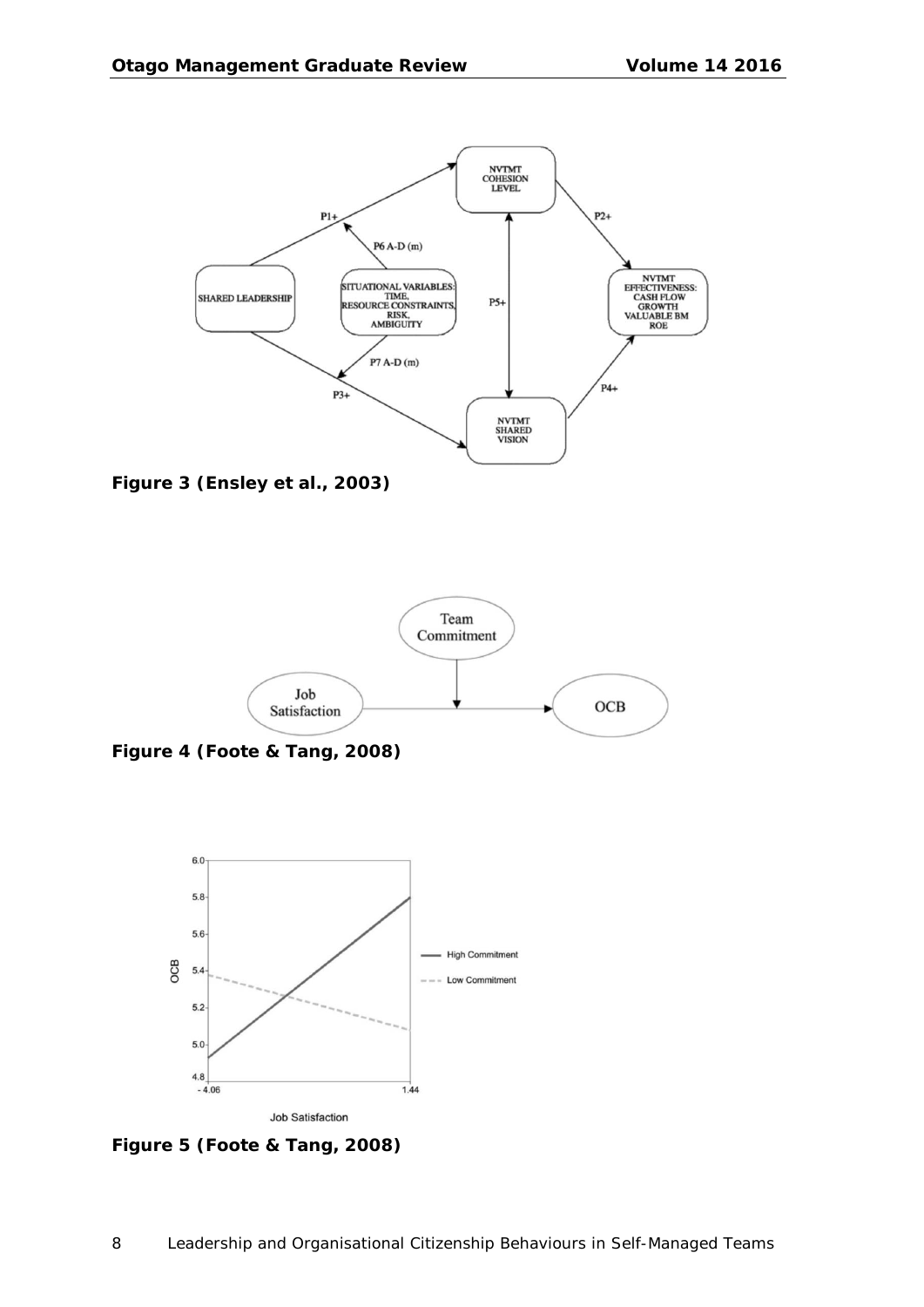

#### **Figure 6: Conceptual Model of Relationship between Shared Leadership and Organisational Citizenship Behaviours**

This model shows that trust, group cohesion, and job satisfaction are all mediating variables between shared leadership and organisational citizenship behaviours. It further shows the moderating effect cohesion (commitment) has on the causal relationship between job satisfaction and organisational citizenship behaviours (Foote & Tang, 2008). Finally it also shows the antecedent nature of group cohesion on the formation of affective trust relationships represented in McAllister's original model as Peer Affiliative Citizenship Behaviour (McAllister, 1995).

### **Conclusion**

The purpose of this literature review was to justify further research into the relationship between shared leadership and organisational citizenship behaviours in self-managed teams. Self-managed teams require members to take on responsibilities that go well beyond normally expected job roles including such complex activities as development of a vision for the end result of a group's efforts, planning coordinated work tasks, and estimating resources needed in multiple task areas (Seers, Keller, & Wikerson, 2003). The behaviours described are exemplary of organisational citizenship; it is therefore imperative to identify ways to stimulate these behaviours in the organisational team context.

Research into the link between shared leadership and organisational citizenship behaviours is lacking despite the increasing use of self-managed teams in the organisational context and the recognition that a vertical leadership structure is not always the most effective method. I propose that shared leadership is a method that warrants further investigation as it manifests the antecedent conditions for the stimulation of organisational citizenship behaviours. While the link between shared leadership and improved performance has been made (Serban & Roberts, 2016) along with the acknowledgement that improved performance is largely due to an improvement in employee attitude (Serban & Roberts, 2016) the medium that links the two is lacking. I propose that organisational citizenship behaviours contribute significantly to the improvement in performance that shared leadership causes. This makes the contribution of my literature review twofold. I offer reason for organisations to grant their self-managed teams shared leadership along with identifiable outcomes of shared leadership that can be used to predict improved performance. I also offer an explanation as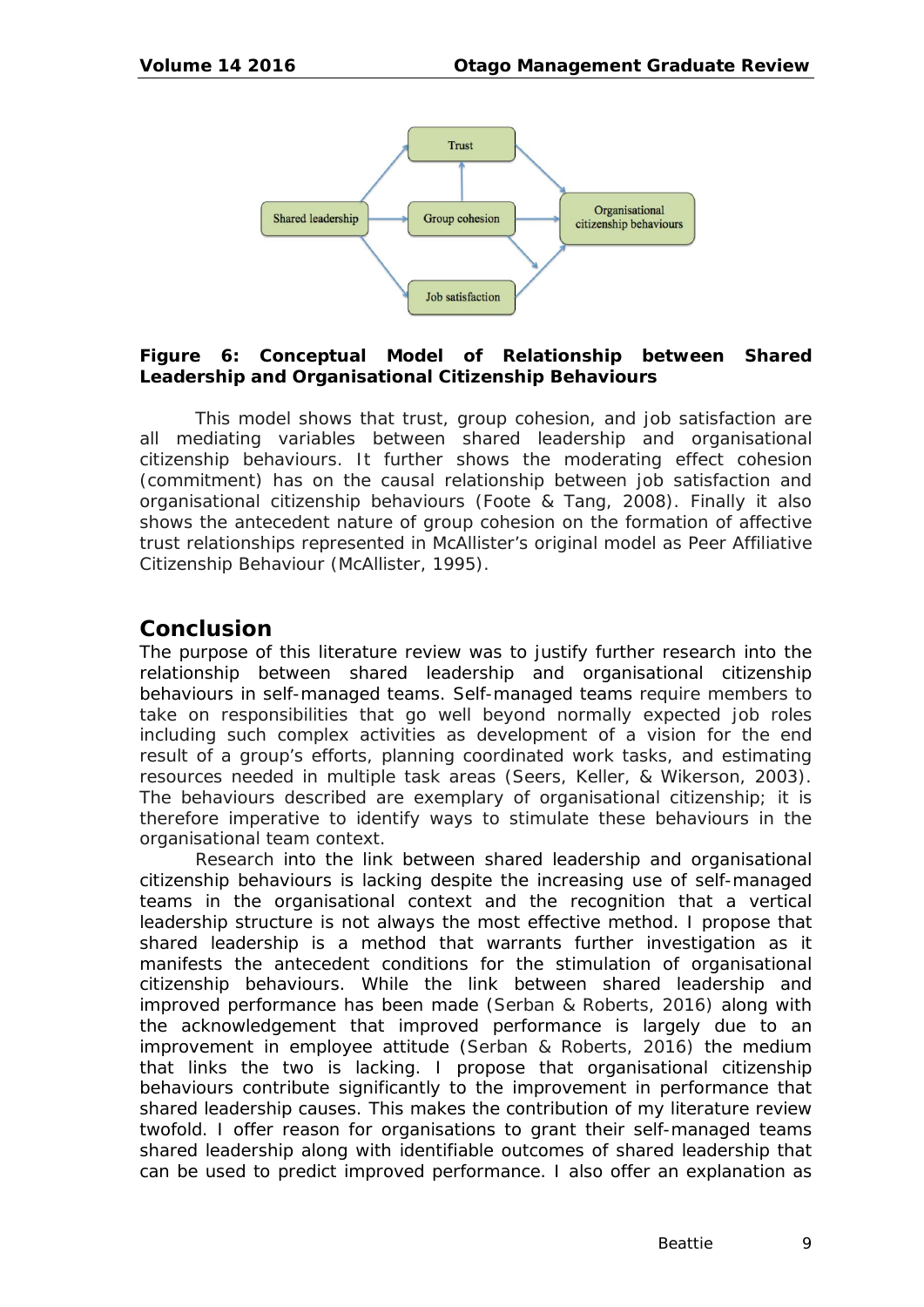to why shared leadership improves overall performance of teams contributing to the emergent literature regarding the value of a shared approach to leadership.

#### **References**

- Bass, B. M., & Bass, R. (2009). *The Bass handbook of leadership: Theory, research, and managerial applications*. Simon and Schuster.
- Bollen, K. A., & Hoyle, R. H. (1990). Perceived cohesion: A conceptual and empirical examination. *Social Forces*, *69*(2), 479-504.
- Dimock, H. G. (1987). *Groups: Leadership and group development*. Pfeiffer & Company.
- Drescher, M. A., Korsgaard, M. A., Welpe, I. M., Picot, A., & Wigand, R. T. (2014). The dynamics of shared leadership: Building trust and enhancing performance. *Journal of Applied Psychology*, *99*(5), 771.
- Druskat, V. U., & Wheeler, J. V. (2004). How to lead a self-managing team. *MIT Sloan Management Review*, *45*(4), 65.
- Emerson, R. M. (1976). Social exchange theory. *Annual review of sociology*, 335-362.
- Ensley, M. D., Pearson, A., & Pearce, C. L. (2003). Top management team process, shared leadership, and new venture performance: a theoretical model and research agenda. *Human Resource Management Review*, *13*(2), 329-346.
- Foote, D. A., & Li-Ping Tang, T. (2008). Job satisfaction and organizational citizenship behavior (OCB) does team commitment make a difference in self-directed teams?. *Management Decision*, *46*(6), 933-947.
- Gross, N., & Martin, W. E. (1952). On group cohesiveness. *American Journal of Sociology*, 546-564.
- Friedrich, T. L., Vessey, W. B., Schuelke, M. J., Ruark, G. A., & Mumford, M. D. (2009). A framework for understanding collective leadership: The selective utilization of leader and team expertise within networks. *The Leadership Quarterly*, *20*(6), 933-958.
- Isen, A. M., & Baron, R. A. (1991). Positive affect as a factor in organizational-behavior. *Research in Organizational Behavior*, *13*, 1- 53.
- Kacmar, K. M., Bachrach, D. G., Harris, K. J., & Noble, D. (2012). Exploring the role of supervisor trust in the associations between multiple sources of relationship conflict and organizational citizenship behavior. *The Leadership Quarterly*, *23*(1), 43-54.
- Kidwell, R. E., Mossholder, K. W., & Bennett, N. (1997). Cohesiveness and organizational citizenship behavior: A multilevel analysis using work groups and individuals. *Journal of management*, *23*(6), 775-793.
- Lazauskaite-Zabielske, J., Urbanaviciute, I., & Bagdziuniene, D. (2015). The role of prosocial and intrinsic motivation in employees' citizenship behaviour. *Baltic Journal of Management*, *10*(3), 345-365.
- Leana, C. R. (1985). A partial test of Janis' groupthink model: Effects of group cohesiveness and leader behavior on defective decision making. *Journal of Management*, *11*(1), 5-18.
- Mayer, R. C., Davis, J. H., & Schoorman, F. D. (1995). An integrative model of organizational trust. *Academy of Management Review*, *20*(3), 709- 734.